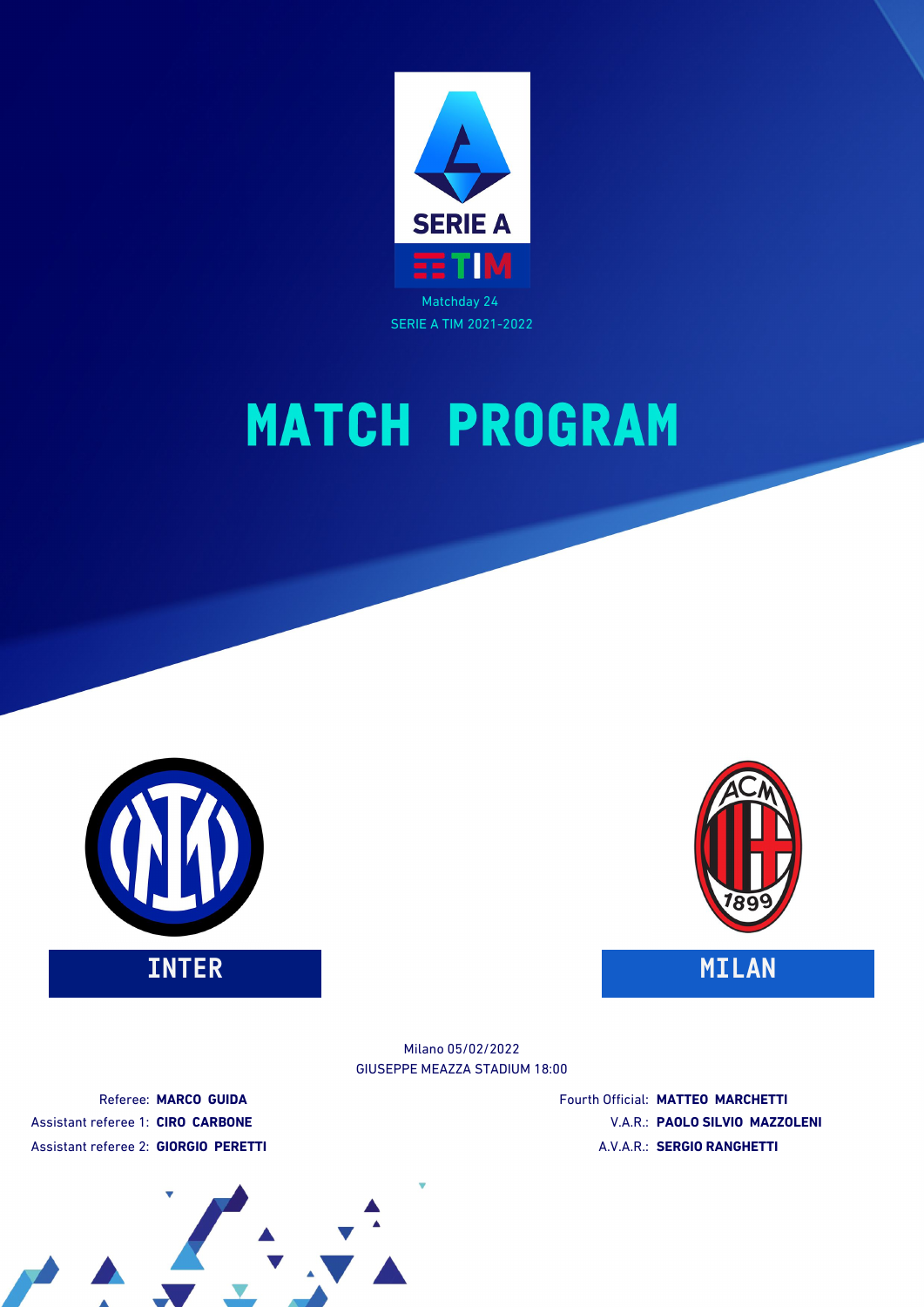

Milano 05/02/2022 GIUSEPPE MEAZZA STADIUM - 18:00



### **SERIE A TIM 2021-22**

| <b>OVERALL</b>   | <b>PTS</b> | P. | W  | D              |              | GF | GA | GD         |
|------------------|------------|----|----|----------------|--------------|----|----|------------|
| <b>INTER</b>     | 53         | 22 | 16 | 5              | 1            | 53 | 17 | $+36$      |
| <b>MILAN</b>     | 49         | 23 | 15 | 47             | 4            | 47 | 25 | $+22$      |
| <b>HOME/AWAY</b> | <b>PTS</b> | Þ  | W  | D              |              | GF | GA | <b>AVG</b> |
| <b>INTER</b>     | 29         | 11 | 9  | $\overline{2}$ | $\mathbf{0}$ | 29 | 8  | 2.6        |
| <b>MILAN</b>     | 26         | 11 | 8  | $\overline{2}$ | 1            | 27 | 14 | 2.5        |

### **HEAD TO HEAD - LAST 5 MATCHES**

| 2021-22 MD 12 | <b>MILAN</b>                                                                          | <b>INTER</b>                                                            |         |
|---------------|---------------------------------------------------------------------------------------|-------------------------------------------------------------------------|---------|
| 07/11/2021    | $17'(1°T)[A]$ S. DE VRIJ                                                              | 11'(1°T) H. CALHANOGLU                                                  | $1 - 1$ |
| 2020-21 MD 23 | <b>MILAN</b>                                                                          | <b>INTER</b>                                                            |         |
| 21/02/2021    |                                                                                       | 5'(1°T) L. MARTINEZ, 12'(2°T) L. MARTINEZ, 21'(2°T) R.<br><b>LUKAKU</b> | $0 - 3$ |
| 2020-21 MD 4  | <b>INTER</b>                                                                          | <b>MILAN</b>                                                            |         |
| 17/10/2020    | 29'(1°T) R. LUKAKU                                                                    | 13'(1°T) Z. IBRAHIMOVIC, 16'(1°T) Z. IBRAHIMOVIC                        | $1 - 2$ |
| 2019-20 MD 23 | <b>INTER</b>                                                                          | <b>MILAN</b>                                                            |         |
| 09/02/2020    | $6'(2°T)$ M. BROZOVIC, 9'(2°T) M. VECINO, 25'(2°T) S. DE VRIJ,<br>$48(2°T)$ R. LUKAKU | 40'(1°T) A. REBIC, 46'(1°T) Z. IBRAHIMOVIC                              | $4 - 2$ |
| 2019-20 MD 4  | <b>MILAN</b>                                                                          | <b>INTER</b>                                                            |         |
| 21/09/2019    |                                                                                       | 4'(2°T) M. BROZOVIC, 33'(2°T) R. LUKAKU                                 | $0 - 2$ |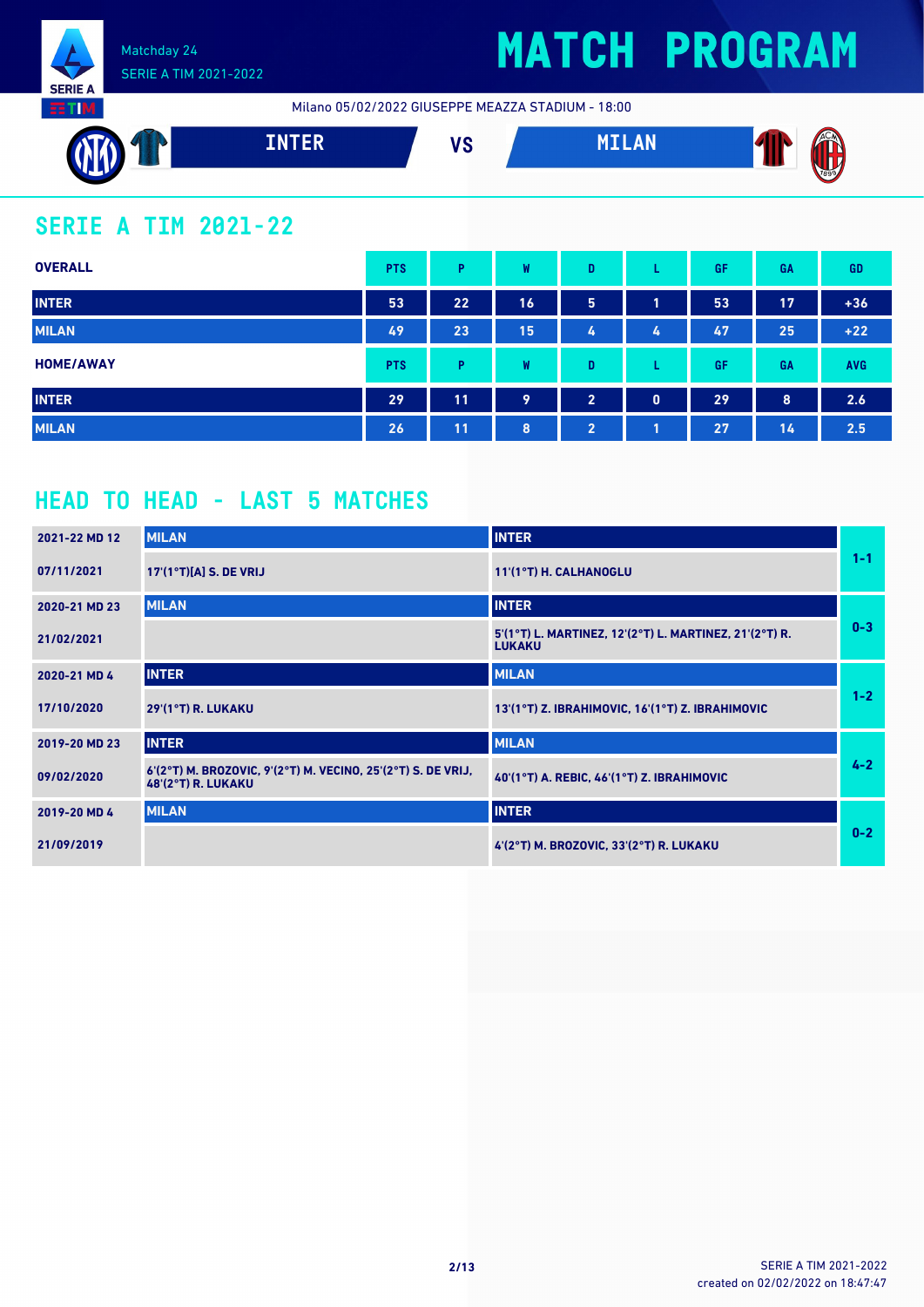

## **MATCH PROGRAM**

Milano 05/02/2022 GIUSEPPE MEAZZA STADIUM - 18:00



### **SQUADS**

| <b>INTER</b> |                            | <b>CAPS A</b>         | <b>GOALS A</b>  | GOALS 2021-22           | CAPS 2021-22 | MINS. 2021-22 |
|--------------|----------------------------|-----------------------|-----------------|-------------------------|--------------|---------------|
|              | <b>GOALKEEPERS</b>         |                       |                 |                         |              |               |
|              | 1 SAMIR HANDANOVIC         | 537                   | 587             | 17                      | 22           | 2092          |
|              | 21 ALEX CORDAZ             | 110                   | 211             | $\mathbf{0}$            | $\mathbf{0}$ | $\mathbf{0}$  |
|              | <b>40 WILLIAM ROVIDA</b>   | $\mathbf 0$           | $\mathbf 0$     | $\pmb{0}$               | $\pmb{0}$    | $\pmb{0}$     |
|              | 97 IONUT RADU              | 53                    | 82              | $\mathbf{0}$            | $\mathbf{0}$ | $\mathbf{0}$  |
|              | <b>DEFENDERS</b>           |                       |                 |                         |              |               |
|              | <b>6 STEFAN DE VRIJ</b>    | 206                   | 15              | $\mathbf{0}$            | 17           | 1493          |
|              | 11 ALEKSANDAR KOLAROV      | 192                   | 23              | $\mathbf{0}$            | 3            | 44            |
|              | <b>13 ANDREA RANOCCHIA</b> | 214                   | 13              | $\mathbf{0}$            | 3            | 217           |
| 18           | <b>ROBIN GOSENS</b>        | 121                   | 25              | $\mathbf{1}$            | 6            | 485           |
|              | 32 FEDERICO DIMARCO        | 97                    | 8               | $\overline{2}$          | 20           | 858           |
|              | 33 DANILO D'AMBROSIO       | 242                   | 21              | $\mathbf{1}$            | 9            | 542           |
|              | <b>36 MATTEO DARMIAN</b>   | 192                   | $7\overline{ }$ | $\mathbf{1}$            | 15           | 1150          |
| 37           | <b>MILAN SKRINIAR</b>      | 195                   | 10              | 3                       | 20           | 1908          |
|              | <b>43 FABIO CORTINOVIS</b> | $\mathbf{0}$          | $\mathbf{0}$    | $\mathbf{0}$            | $\mathbf{0}$ | $\mathbf{0}$  |
| 46           | <b>MATTIA ZANOTTI</b>      | $\overline{1}$        | $\mathbf{0}$    | $\mathbf{0}$            | $\mathbf{1}$ | 8             |
|              | 95 ALESSANDRO BASTONI      | 109                   | 4               | $\mathbf{1}$            | 20           | 1648          |
|              | <b>MIDFIELDERS</b>         |                       |                 |                         |              |               |
|              | 2 DENZEL DUMFRIES          | 19                    | 3               | 3                       | 19           | 1002          |
|              | 5 ROBERTO GAGLIARDINI      | 143                   | 16              | $\overline{2}$          | 10           | 453           |
|              | 8 MATIAS VECINO            | 212                   | 19              | $\mathbf{1}$            | 13           | 338           |
|              | <b>14 IVAN PERISIC</b>     | 193                   | 45              | 4                       | 20           | 1686          |
|              | <b>20 HAKAN CALHANOGLU</b> | 154                   | 28              | 6                       | 19           | 1347          |
|              | 22 ARTURO VIDAL            | 162                   | 37              | $\mathbf{1}$            | 15           | 455           |
|              | 23 NICOLO' BARELLA         | 183                   | 13              | $\overline{\mathbf{c}}$ | 20           | 1661          |
|              | <b>38 MATTIA SANGALLI</b>  | $\mathbf{0}$          | $\mathbf{0}$    | $\mathbf{0}$            | $\mathbf{0}$ | $\pmb{0}$     |
|              | 47 FRANCO EZEQUIEL CARBONI | $\mathbf{0}$          | $\pmb{0}$       | $\mathbf{0}$            | $\pmb{0}$    | $\pmb{0}$     |
|              | 77 MARCELO BROZOVIC        | 220                   | 20              | $\bf{0}$                | 22           | 1925          |
|              | <b>FORWARDS</b>            |                       |                 |                         |              |               |
|              | 7 ALEXIS SANCHEZ           | 162                   | 33              | $\overline{2}$          | 15           | 578           |
|              | 9 EDIN DZEKO               | 220                   | 94              | 9                       | 21           | 1510          |
|              | <b>10 LAUTARO MARTINEZ</b> | 120                   | 48              | 11                      | 20           | 1266          |
|              | <b>19 JOAQUIN CORREA</b>   | 137                   | 29              | 4                       | 14           | 584           |
|              | <b>41 DENNIS CURATOLO</b>  | $\mathbf{0}$          | $\bf{0}$        | $\mathbf{0}$            | $\mathbf{0}$ | $\mathbf{0}$  |
|              | 88 FELIPE CAICEDO          | 114                   | 29              | $\mathbf{1}$            | 9            | 313           |
| <b>STAFF</b> |                            |                       |                 |                         |              |               |
| <b>Coach</b> |                            | <b>SIMONE INZAGHI</b> |                 |                         |              |               |

One yellow card from a suspension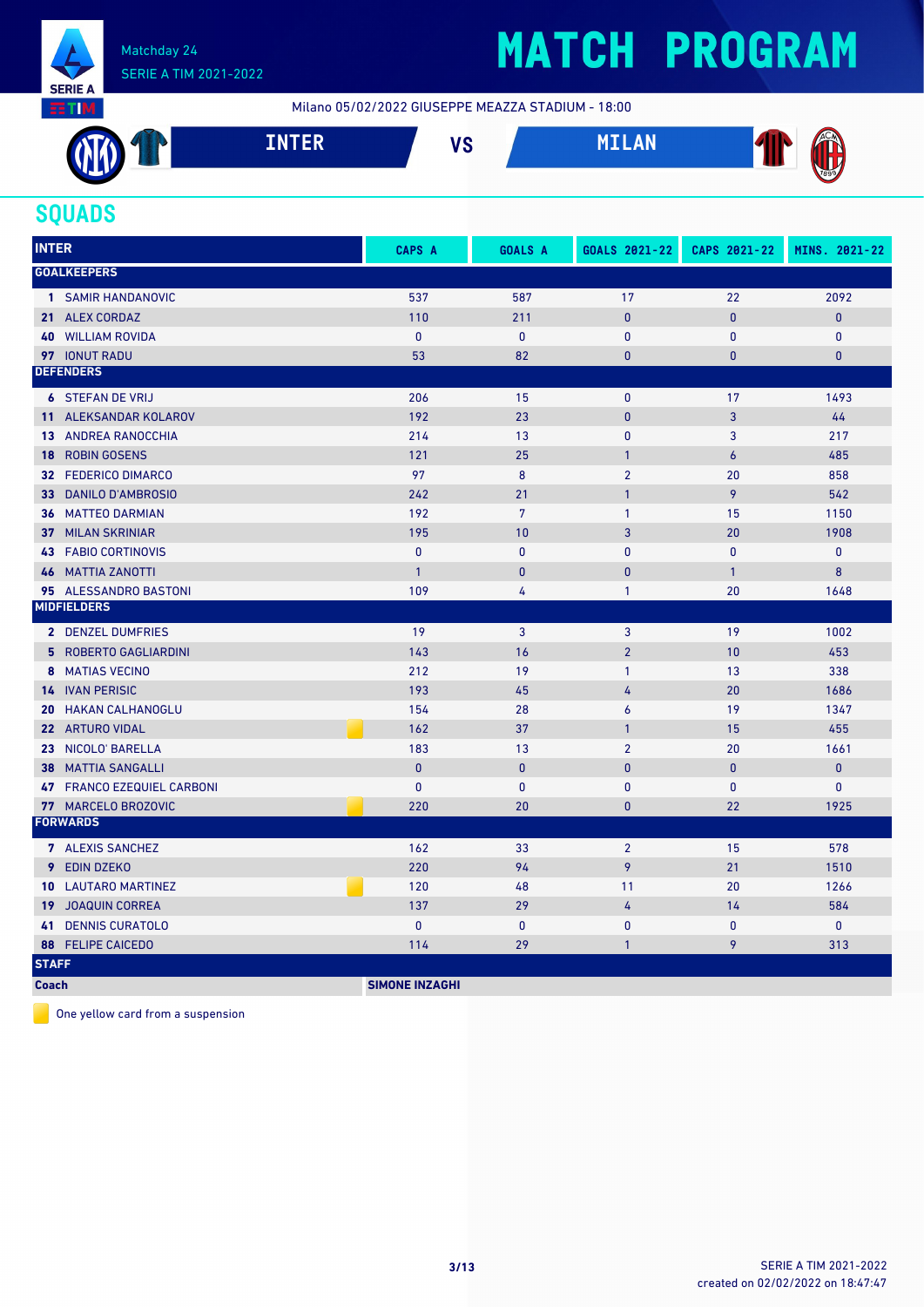

# **MATCH PROGRAM**

Milano 05/02/2022 GIUSEPPE MEAZZA STADIUM - 18:00

|              | <b>INTER</b>                                  | <b>VS</b>             |                        | <b>MILAN</b>   |                |               |
|--------------|-----------------------------------------------|-----------------------|------------------------|----------------|----------------|---------------|
| <b>MILAN</b> |                                               | CAPS A                | <b>GOALS A</b>         | GOALS 2021-22  | CAPS 2021-22   | MINS. 2021-22 |
|              | <b>GOALKEEPERS</b>                            |                       |                        |                |                |               |
|              | 1 CIPRIAN TATARUSANU                          | 88                    | 114                    | 10             | 6              | 580           |
|              | <b>16 MIKE MAIGNAN</b>                        | 17                    | 15                     | 15             | 17             | 1633          |
|              | <b>83 ANTONIO MIRANTE</b>                     | 368                   | 502                    | $\mathbf 0$    | 0              | $\mathbf 0$   |
|              | 90 SEBASTIANO DESPLANCHES                     | $\bf{0}$              | $\pmb{0}$              | $\mathbf 0$    | 0              | $\pmb{0}$     |
|              | 92 LAPO NAVA                                  | $\mathbf{0}$          | 0                      | 0              | 0              | $\mathbf 0$   |
|              | 96 ANDREAS JUNGDAL                            | $\mathbf{0}$          | $\mathbf{0}$           | $\mathbf{0}$   | $\mathbf{0}$   | $\pmb{0}$     |
|              | 99 FOTIOS PSEFTIS                             | $\mathbf{0}$          | 0                      | 0              | 0              | 0             |
|              | <b>DEFENDERS</b>                              |                       |                        |                |                |               |
|              | 2 DAVIDE CALABRIA                             | 135                   | 7                      | $\overline{2}$ | 12             | 989           |
|              | 5 FODE' BALLO-TOURE'                          | 9                     | $\pmb{0}$              | $\pmb{0}$      | 9              | 477           |
|              | 13 ALESSIO ROMAGNOLI                          | 235                   | 11                     | 1              | 14             | 1111          |
|              | <b>19 THEO HERNANDEZ</b>                      | 85                    | 17                     | 4              | 19             | 1646          |
| 20           | <b>PIERRE KALULU</b>                          | 28                    | $\mathbf{1}$           | $\mathbf{0}$   | 15             | 925           |
|              | 23 FIKAYO TOMORI                              | 34                    | $\mathbf{1}$           | $\mathbf{0}$   | 17             | 1574          |
|              | 24 SIMON KJAER                                | 143                   | 5                      | $\mathbf{0}$   | 11             | 858           |
|              | 25 ALESSANDRO FLORENZI                        | 242                   | 26                     | $\mathbf{1}$   | 16             | 955           |
|              | <b>46 MATTEO GABBIA</b>                       | 23                    | $\mathbf{0}$           | 0              | 6              | 494           |
| 88           | <b>MILOS KERKEZ</b>                           | $\mathbf{0}$          | $\mathbf{0}$           | $\mathbf{0}$   | $\mathbf{0}$   | $\mathbf{0}$  |
|              | 91 LUCA STANGA                                | $\mathbf{1}$          | 0                      | 0              | 1              | 4             |
|              | <b>MIDFIELDERS</b>                            |                       |                        |                |                |               |
|              | 4 ISMAEL BENNACER                             | 108                   | $\overline{2}$         | $\mathbf{1}$   | 19             | 859           |
|              | 7 SAMUEL CASTILLEJO                           | 86                    | $\overline{7}$         | $\pmb{0}$      | 5              | 141           |
|              | <b>8 SANDRO TONALI</b>                        | 82                    | 3                      | $\overline{2}$ | 22             | 1538          |
| $10-10$      | <b>BRAHIM DIAZ</b>                            | 46                    | $\overline{7}$         | 3              | 19             | 1309          |
|              | <b>33 RADE KRUNIC</b>                         | 136                   | 9                      | 0              | 16             | 1110          |
|              | 41 TIEMOUE' BAKAYOKO                          | 76                    | 3                      | $\mathbf{0}$   | 13             | 530           |
|              | <b>56 ALEXIS SAELEMAEKERS</b>                 | 68                    | 4                      | $\mathbf{1}$   | 23             | 1430          |
|              | <b>62 ENRICO DI GESU'</b>                     | $\bf{0}$              | $\bf{0}$               | 0              | $\bf{0}$       | $\mathbf 0$   |
|              | 70 ANDREA CAPONE                              | $\pmb{0}$             | 0                      | 0              | 0              | $\mathbf{0}$  |
|              | <b>79 FRANK KESSIE</b>                        | 189                   | 40                     | 5              | 16             | 1279          |
|              | <b>80 GIOVANNI ROBOTTI</b><br><b>FORWARDS</b> | $\mathbf 0$           | 0                      | 0              | 0              | 0             |
|              |                                               |                       |                        |                |                |               |
|              | 9 OLIVIER GIROUD                              | 14                    | 5                      | 5              | 14             | 844           |
|              | 11 ZLATAN IBRAHIMOVIC                         | 271                   | 155                    | 8              | 15             | 979           |
|              | 12 ANTE REBIC                                 | 83                    | 25                     | 1              | 12             | 591           |
|              | 17 RAFAEL LEAO                                | 80                    | 18                     | 6              | 19             | 1409          |
|              | 22 MARKO LAZETIC                              | $\mathbf 0$           | $\pmb{0}$              | 0              | 0              | $\mathbf 0$   |
|              | 27 DANIEL MALDINI                             | 14                    | $\mathbf{1}$           | $\mathbf{1}$   | $7\phantom{.}$ | 153           |
|              | <b>30 JUNIOR MESSIAS</b>                      | 48                    | 12                     | 3              | 12             | 717           |
|              | 63 YOUNS GABRIELE EL HILALI                   | $\pmb{0}$<br>$\bf{0}$ | $\pmb{0}$<br>$\pmb{0}$ | 0              | 0<br>0         | $\mathbf{0}$  |
| <b>STAFF</b> | 93 EMIL ROBACK                                |                       |                        | 0              |                | 0             |
| <b>Coach</b> |                                               | <b>STEFANO PIOLI</b>  |                        |                |                |               |
|              |                                               |                       |                        |                |                |               |

One yellow card from a suspension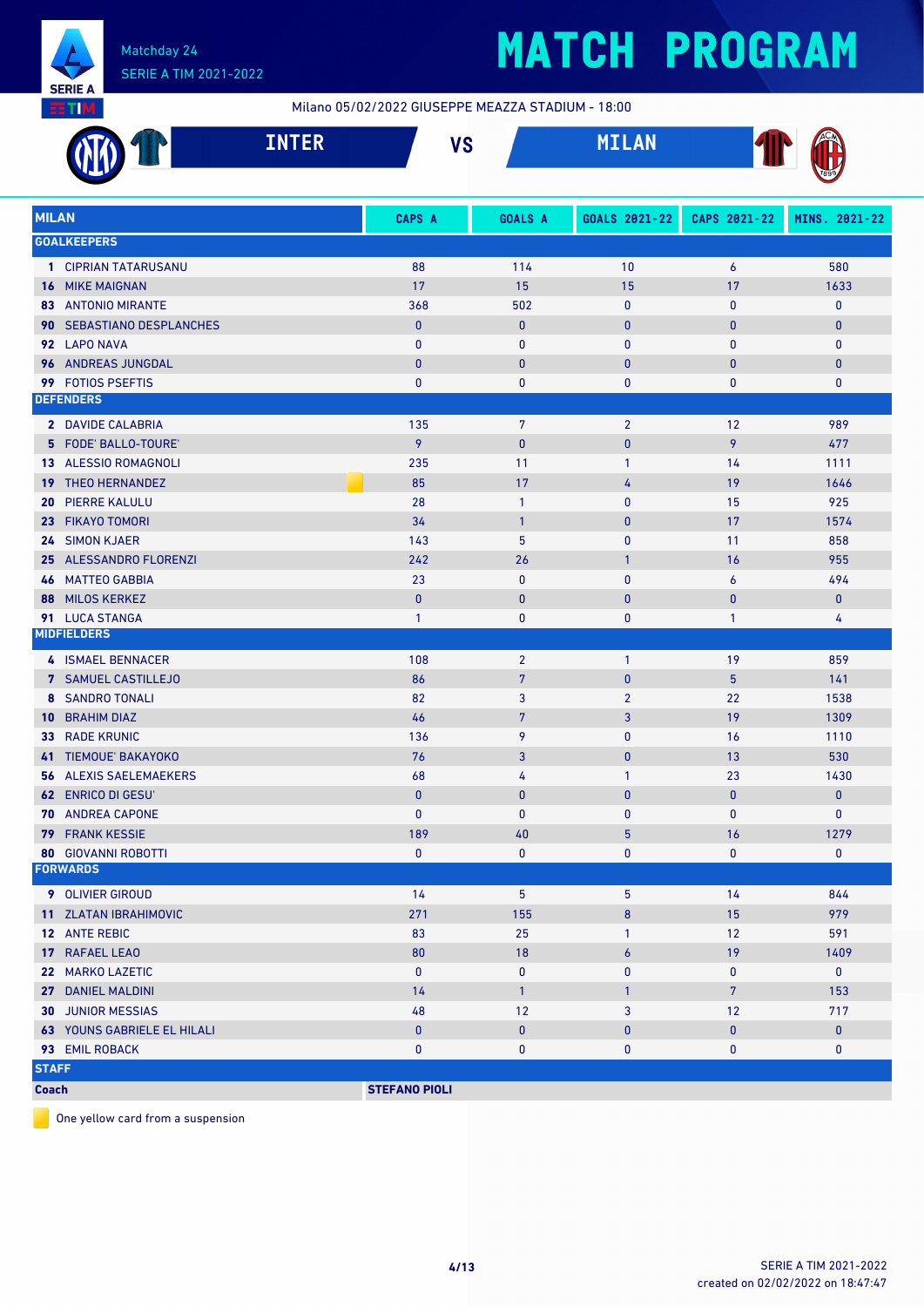

Milano 05/02/2022 GIUSEPPE MEAZZA STADIUM - 18:00



## **LAST 5 MATCHES**

| <b>INTER</b>       |                                           |                          |         |
|--------------------|-------------------------------------------|--------------------------|---------|
| <b>MATCHDAY 23</b> | <b>INTER</b>                              | <b>VENEZIA</b>           | $2 - 1$ |
| 22/01/2022         | 40'(1°T) N. BARELLA, 45'(2°T) E. DZEKO    | <b>19'(1°T) T. HENRY</b> |         |
| <b>MATCHDAY 22</b> | <b>ATALANTA</b>                           | <b>INTER</b>             | $0 - 0$ |
| 16/01/2022         |                                           |                          |         |
| <b>MATCHDAY 21</b> | <b>INTER</b>                              | <b>LAZIO</b>             | $2 - 1$ |
| 09/01/2022         | 30'(1°T) A. BASTONI, 22'(2°T) M. SKRINIAR | 35'(1°T) C. IMMOBILE     |         |
| <b>MATCHDAY 20</b> | <b>BOLOGNA</b>                            | <b>INTER</b>             | Aban    |
| 06/01/2022         |                                           |                          |         |
| <b>MATCHDAY 19</b> | <b>INTER</b>                              | <b>TORINO</b>            | $1-0$   |
| 22/12/2021         | 30'(1°T) D. DUMFRIES                      |                          |         |

#### **MILAN**

| <b>MATCHDAY 23</b> | <b>MILAN</b>                                             | <b>JUVENTUS</b>                                                                        | $0-0$   |
|--------------------|----------------------------------------------------------|----------------------------------------------------------------------------------------|---------|
| 23/01/2022         |                                                          |                                                                                        |         |
| <b>MATCHDAY 22</b> | <b>MILAN</b>                                             | <b>SPEZIA</b>                                                                          | $1 - 2$ |
| 17/01/2022         | 46'(1°T) R. LEAO                                         | 19'(2°T) K. AGUDELO, 51'(2°T) E. GYASI                                                 |         |
| <b>MATCHDAY 21</b> | <b>VENEZIA</b>                                           | <b>MILAN</b>                                                                           |         |
| 09/01/2022         |                                                          | 2'(1°T) Z. IBRAHIMOVIC, 3'(2°T) T. HERNANDEZ, 14'(2°T) T.<br><b>HERNANDEZ</b>          | $0 - 3$ |
| <b>MATCHDAY 20</b> | <b>MILAN</b>                                             | <b>ROMA</b>                                                                            | $3 - 1$ |
| 06/01/2022         | 8'(1°T) O. GIROUD, 17'(1°T) J. MESSIAS, 37'(2°T) R. LEAO | 40'(1°T) T. ABRAHAM                                                                    |         |
| <b>MATCHDAY 19</b> | <b>EMPOLI</b>                                            | <b>MILAN</b>                                                                           |         |
| 22/12/2021         | 18'(1°T) N. BAJRAMI, 39'(2°T) A. PINAMONTI               | 12'(1°T) F. KESSIE, 42'(1°T) F. KESSIE, 18'(2°T) A. FLORENZI,<br>24'(2°T) T. HERNANDEZ | $2 - 4$ |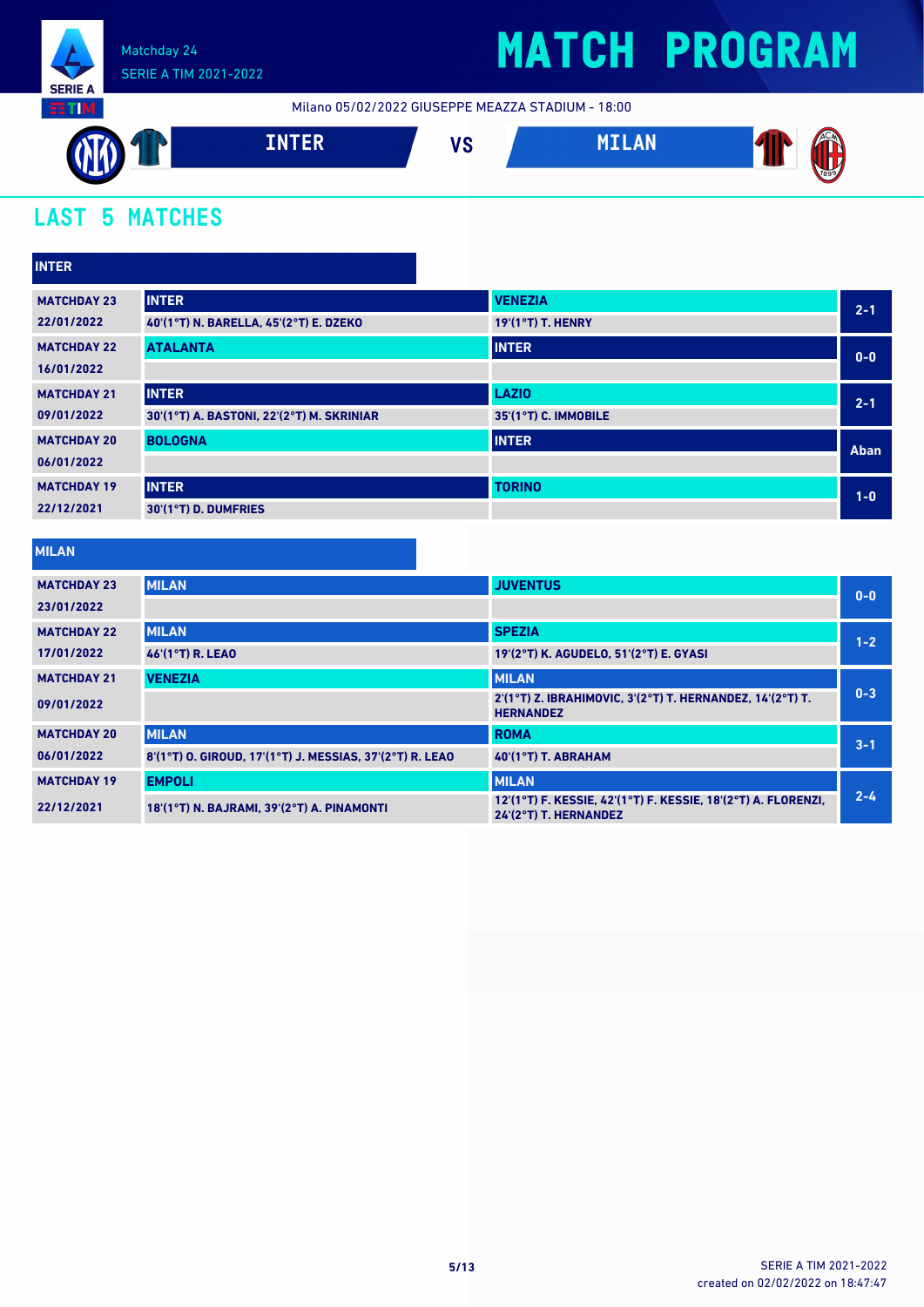

Milano 05/02/2022 GIUSEPPE MEAZZA STADIUM - 18:00

|                                          | <b>INTER</b> | <b>VS</b> |              | <b>MILAN</b> |              |  |
|------------------------------------------|--------------|-----------|--------------|--------------|--------------|--|
| <b>TEAMS COMPARISON (Average values)</b> |              |           | <b>INTER</b> |              | <b>MILAN</b> |  |
| <b>Goals For</b>                         |              |           | 2.41         |              | 2.04         |  |
| <b>Goals Conceded</b>                    |              |           | 0.77         |              | 1.09         |  |
| Attempts                                 |              |           | 17.36        |              | 15.74        |  |
| Attempts on target                       |              |           | 6.73         |              | 4.74         |  |
| <b>Assists</b>                           |              |           | 1.55         |              | $\mathbf{1}$ |  |
| <b>Attacking Plays</b>                   |              |           | 35.18        |              | 33.35        |  |
| <b>Passes Completed</b>                  |              |           | 469          |              | 411.83       |  |
| Passes Completed (%)                     |              |           | 87%          |              | 85%          |  |
| <b>Fouls Committed</b>                   |              |           | 12.09        |              | 12.52        |  |
| <b>Dribbling</b>                         |              |           | 7.09         |              | 11.91        |  |
| <b>Team Defense Position</b>             |              |           | 53m          |              | 54.06m       |  |
| <b>Key Passes</b>                        |              |           | 11.23        |              | 10.09        |  |
| <b>Offsides</b>                          |              |           | 1.5          |              | 2.13         |  |
| <b>Corners</b>                           |              |           | 6.23         |              | 4.87         |  |
| <b>Cross Completed</b>                   |              |           | 7.91         |              | 5.17         |  |
| <b>Defensive Half Ball Possession</b>    |              |           | 00'44        |              | 00'41        |  |
| <b>Attacking Half Ball Possession</b>    |              |           | 00'39        |              | 00'31        |  |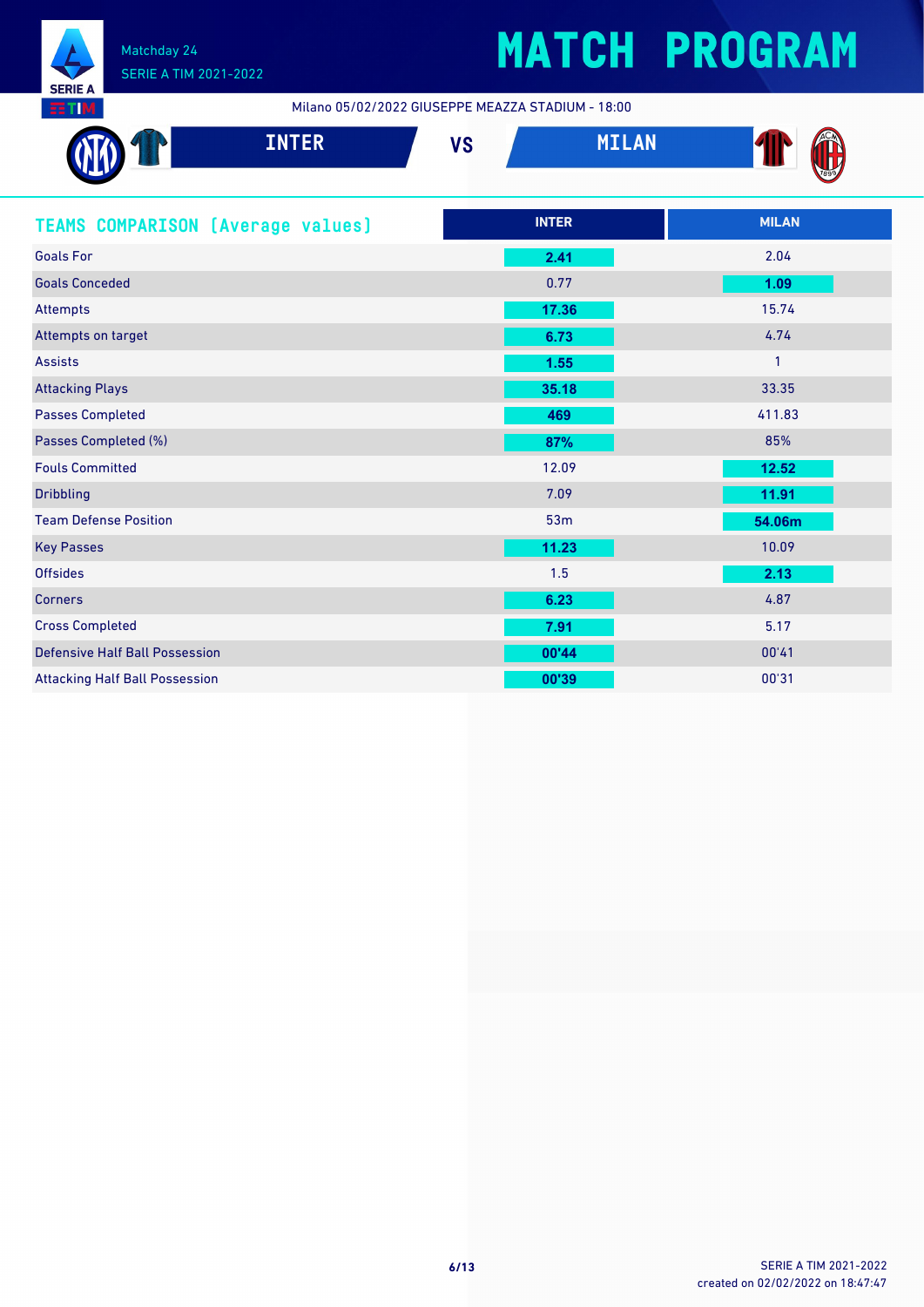

## **MATCH PROGRAM**

Milano 05/02/2022 GIUSEPPE MEAZZA STADIUM - 18:00

**INTER VS MILAN**

### **ATHLETICS PERFORMANCE**

| <b>INTER</b>            | Caps (Min.) | <b>Average (Km)</b> | <b>AVG Sprint</b><br>(Km) | <b>MILAN</b>              | Caps (Min.) | <b>Average (Km)</b> | <b>AVG Sprint</b><br>(Km) |
|-------------------------|-------------|---------------------|---------------------------|---------------------------|-------------|---------------------|---------------------------|
| 77 M. BROZOVIC          | 22 (1925')  | 11.659              | 0.967                     | 79 F. KESSIE              | 16 (1279')  | 10.242              | 0.882                     |
| 37 M. SKRINIAR          | 20 (1908')  | 10.612              | 0.563                     | 2 D. CALABRIA             | 12 (989')   | 9.936               | 0.824                     |
| 23 N. BARELLA           | 20(1661)    | 10.596              | 1.099                     | 46 M. GABBIA              | 6(494)      | 9.787               | 0.715                     |
| 33 D. D'AMBROSIO        | 9(542)      | 9.988               | 0.705                     | 8 S. TONALI               | 22 (1538')  | 9.728               | 0.819                     |
| 6 S. DE VRIJ            | 17(1493)    | 9.75                | 0.521                     | 13 A. ROMAGNOLI           | 14(1111)    | 9.692               | 0.575                     |
| 14 I. PERISIC           | 20(1686)    | 9.736               | 1.158                     | 23 F. TOMORI              | 17 (1574')  | 9.559               | 0.658                     |
| 9 E. DZEKO              | 21 (1510')  | 9.384               | 0.844                     | 33 R. KRUNIC              | 16 (1110')  | 9.389               | 0.914                     |
| <b>20 H. CALHANOGLU</b> | 19 (1347')  | 9.326               | 0.858                     | <b>19 T. HERNANDEZ</b>    | 19 (1646')  | 9.359               | 1.048                     |
| 36 M. DARMIAN           | 15 (1150')  | 9.289               | 0.962                     | <b>24 S. KJAER</b>        | 11(858)     | 9.159               | 0.538                     |
| 95 A. BASTONI           | 20 (1648')  | 9.218               | 0.623                     | <b>10 B. DIAZ</b>         | 19 (1309')  | 9.057               | 0.806                     |
| <b>5 R. GAGLIARDINI</b> | 10(453)     | 9.051               | 0.969                     | 20 P. KALULU              | 15 (925')   | 8.759               | 0.778                     |
| 13 A. RANOCCHIA         | 3(217)      | 8.732               | 0.409                     | <b>56 A. SAELEMAEKERS</b> | 23 (1430')  | 8.507               | 0.971                     |
| 2 D. DUMFRIES           | 19 (1002')  | 8.588               | 1.186                     | <b>17 R. LEAO</b>         | 19 (1409')  | 8.201               | 0.891                     |
| 10 L. MARTINEZ          | 20(1266)    | 8.089               | 0.763                     | 30 J. MESSIAS             | 12(717)     | 8.029               | 0.879                     |
| 32 F. DIMARCO           | 20(858)     | 7.909               | 0.899                     | 5 F. BALLO-TOURE'         | 9(477)      | 7.962               | 0.932                     |
| 7 A. SANCHEZ            | 15 (578')   | 6.073               | 0.607                     | 25 A. FLORENZI            | 16 (955')   | 7.959               | 0.662                     |
| 19 J. CORREA            | 14 (584')   | 5.837               | 0.663                     | 9 O. GIROUD               | 14(844)     | 7.689               | 0.822                     |
| 8 M. VECINO             | 13 (338')   | 5.714               | 0.677                     | 11 Z. IBRAHIMOVIC         | 15 (979')   | 7.522               | 0.597                     |
| 22 A. VIDAL             | 15(455)     | 4.743               | 0.496                     | <b>12 A. REBIC</b>        | 12(591)     | 7.308               | 0.826                     |
| 11 A. KOLAROV           | 3(44')      | 1.773               | 0.129                     | 4 I. BENNACER             | 19 (859')   | 7.18                | 0.618                     |
| <b>46 M. ZANOTTI</b>    | 1(8')       | 1.032               | 0.059                     | 41 T. BAKAYOKO            | 13 (530')   | 7.034               | 0.619                     |
|                         |             |                     |                           | 27 D. MALDINI             | 7(153)      | 4.866               | 0.483                     |
|                         |             |                     |                           | <b>7 S. CASTILLEJO</b>    | 5(141)      | 4.786               | 0.579                     |

L. STANGA 1(4') 0.52 0.061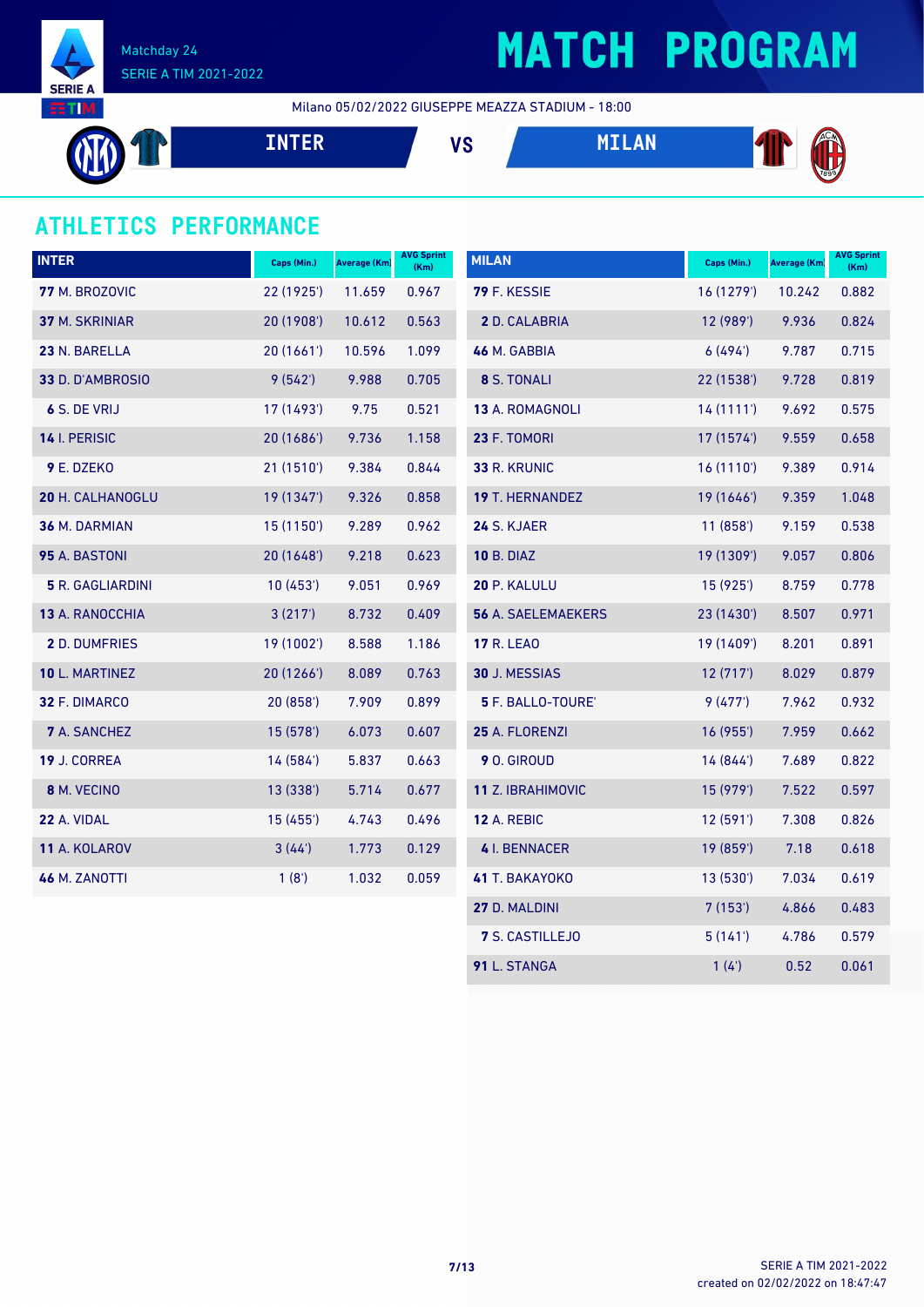Matchday 24 SERIE A TIM 2021-2022

Milano 05/02/2022 GIUSEPPE MEAZZA STADIUM - 18:00



### **MATCHDAY 24**

**SERIE A RETIM** 

| <b>ROMA</b>        |           | vs GENOA                | 05/02/2022 15:00 |
|--------------------|-----------|-------------------------|------------------|
| <b>INTER</b>       |           | vs MILAN                | 05/02/2022 18:00 |
| <b>FIORENTINA</b>  |           | ys LAZIO                | 05/02/2022 20:45 |
| <b>ATALANTA</b>    |           | vs CAGLIARI             | 06/02/2022 12:30 |
| <b>BOLOGNA</b>     |           | vs EMPOLI               | 06/02/2022 15:00 |
| <b>SAMPDORIA</b>   |           | vs SASSUOLO             | 06/02/2022 15:00 |
| <b>VENEZIA</b>     |           | vs NAPOLI               | 06/02/2022 15:00 |
| <b>UDINESE</b>     | <b>VS</b> | <b>TORINO</b>           | 06/02/2022 18:00 |
| <b>JUVENTUS</b>    |           | <b>vs</b> HELLAS VERONA | 06/02/2022 20:45 |
| <b>SALERNITANA</b> |           | vs SPEZIA               | 07/02/2022 20:45 |

#### **SERIE A TIM TABLE**

|                      | <b>PTS</b> | P  | W               | D               | L.             | GF | GA | <b>GOAL DIFF.</b> |
|----------------------|------------|----|-----------------|-----------------|----------------|----|----|-------------------|
| <b>INTER</b>         | 53         | 22 | 16              | $5\phantom{.0}$ | $\mathbf{1}$   | 53 | 17 | $+36$             |
| <b>NAPOLI</b>        | 49         | 23 | 15              | 4               | 4              | 43 | 16 | $+27$             |
| <b>MILAN</b>         | 49         | 23 | 15              | 4               | 4              | 47 | 25 | $+22$             |
| <b>ATALANTA</b>      | 43         | 22 | 12              | $\overline{7}$  | $\mathbf{3}$   | 44 | 26 | $+18$             |
| <b>JUVENTUS</b>      | 42         | 23 | 12              | 6               | 5              | 34 | 21 | $+13$             |
| <b>ROMA</b>          | 38         | 23 | 12              | $\overline{2}$  | 9              | 40 | 30 | $+10$             |
| <b>FIORENTINA</b>    | 36         | 22 | 11              | 3               | 8              | 41 | 30 | $+11$             |
| <b>LAZIO</b>         | 36         | 23 | 10              | 6               | $\overline{7}$ | 46 | 39 | $+7$              |
| <b>HELLAS VERONA</b> | 33         | 23 | 9               | 6               | 8              | 43 | 38 | $+5$              |
| <b>TORINO</b>        | 32         | 22 | 9               | $\overline{5}$  | $\pmb{8}$      | 30 | 21 | $+9$              |
| <b>SASSUOLO</b>      | 29         | 23 | $\overline{7}$  | 8               | $\bf 8$        | 39 | 38 | $+1$              |
| <b>EMPOLI</b>        | 29         | 23 | 8               | 5               | 10             | 37 | 47 | $-10$             |
| <b>BOLOGNA</b>       | 27         | 22 | $\bf 8$         | 3               | 11             | 29 | 37 | $-8$              |
| <b>SPEZIA</b>        | 25         | 23 | $\overline{7}$  | 4               | 12             | 24 | 42 | $-18$             |
| <b>UDINESE</b>       | 24         | 22 | $5\phantom{.0}$ | 9               | 8              | 31 | 36 | $-5$              |
| <b>SAMPDORIA</b>     | 20         | 23 | $\overline{5}$  | 5 <sup>5</sup>  | 13             | 29 | 41 | $-12$             |
| <b>VENEZIA</b>       | 18         | 22 | 4               | 6               | 12             | 20 | 40 | $-20$             |
| <b>CAGLIARI</b>      | 17         | 23 | $\mathbf{3}$    | $\bf 8$         | 12             | 22 | 44 | $-22$             |
| <b>GENOA</b>         | 13         | 23 | $\mathbf{1}$    | 10              | 12             | 20 | 45 | $-25$             |
| <b>SALERNITANA</b>   | 10         | 22 | 3               | $\overline{2}$  | 17             | 14 | 53 | $-39$             |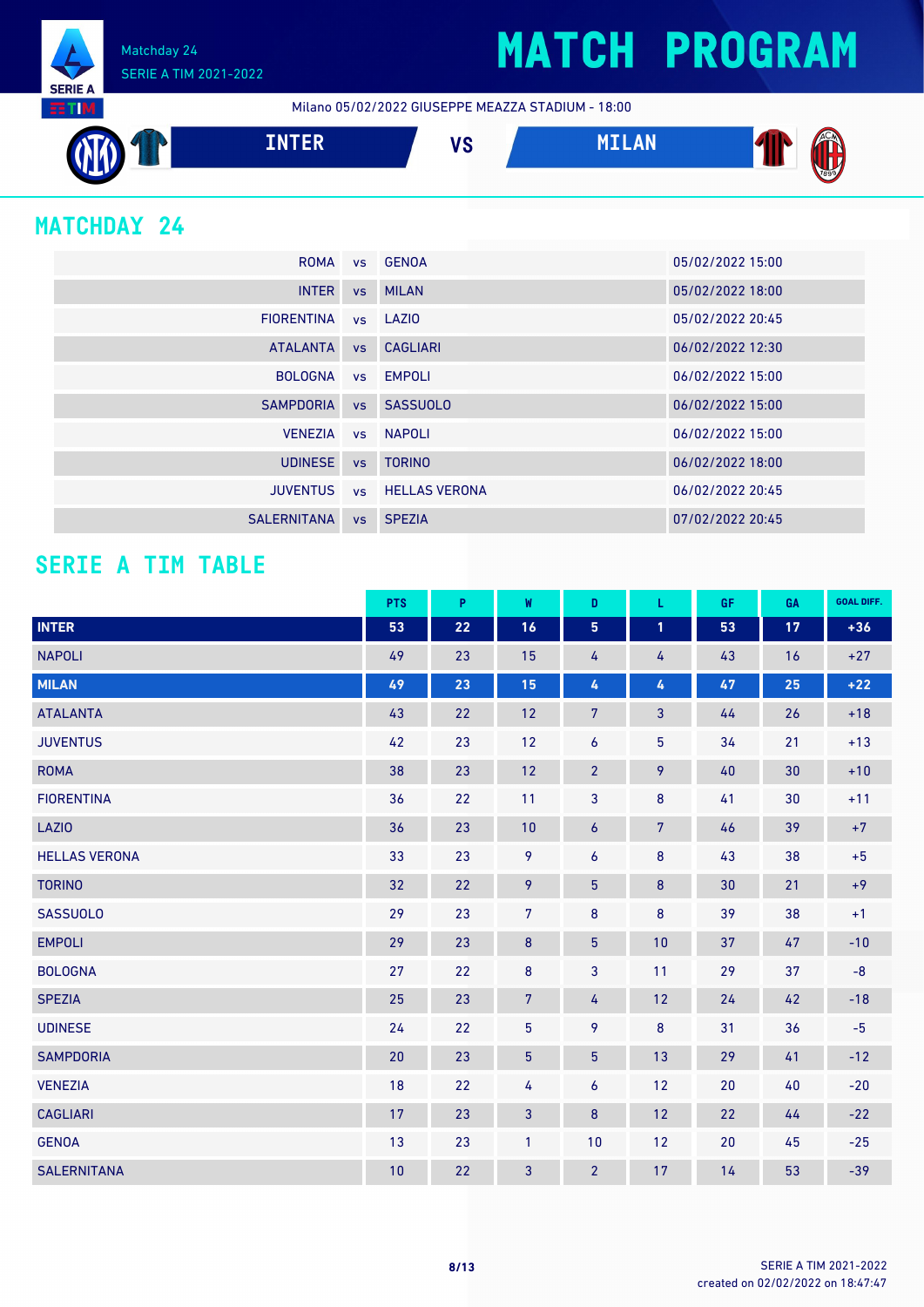

## **MATCH PROGRAM**

Milano 05/02/2022 GIUSEPPE MEAZZA STADIUM - 18:00



### **PLAYERS RANKING**

|    | <b>TOP SCORERS</b> | <b>Goals(Penalties)</b> |       |
|----|--------------------|-------------------------|-------|
| 1  | C. IMMOBILE        | LAZ                     | 17(3) |
| 1  | D. VLAHOVIC        | <b>JUV</b>              | 17(5) |
| 3  | <b>G. SIMEONE</b>  | <b>VER</b>              | 12(0) |
| 4  | <b>L. MARTINEZ</b> | <b>INT</b>              | 11(3) |
| 5  | D. BERARDI         | <b>SAS</b>              | 10(3) |
| 5. | <b>T. ABRAHAM</b>  | <b>ROM</b>              | 10(0) |
| 5  | <b>JOAO PEDRO</b>  | CAG                     | 10(3) |
| 8  | D. ZAPATA          | <b>ATA</b>              | 9(3)  |
| 8  | <b>E. DZEKO</b>    | <b>INT</b>              | 9(0)  |
| 8  | <b>G. SCAMACCA</b> | <b>SAS</b>              | 9(0)  |

### **TEAMS RANKING**

|                 | <b>TEAMS RANKING</b>  |    | <b>Goals - Goals per game</b> |  |  |  |
|-----------------|-----------------------|----|-------------------------------|--|--|--|
| 1               | <b>INTER</b>          | 53 | 2.41                          |  |  |  |
| $\overline{2}$  | <b>MILAN</b>          | 47 | 2.04                          |  |  |  |
| 3               | <b>LAZIO</b>          | 46 | $\overline{2}$                |  |  |  |
| 4               | <b>ATALANTA</b>       | 44 | $\overline{2}$                |  |  |  |
| 5               | <b>HELLAS VERONA</b>  | 43 | 1.87                          |  |  |  |
| 5               | <b>NAPOLI</b>         | 43 | 1.87                          |  |  |  |
| 7               | <b>FIORENTINA</b>     | 41 | 1.86                          |  |  |  |
| 8               | <b>ROMA</b>           | 40 | 1.74                          |  |  |  |
| 9               | <b>SASSUOLO</b>       | 39 | 1.7                           |  |  |  |
| 10              | <b>EMPOLI</b>         | 37 | 1.61                          |  |  |  |
| 11              | <b>JUVENTUS</b>       | 34 | 1.48                          |  |  |  |
| 12              | <b>UDINESE</b>        | 31 | 1.41                          |  |  |  |
|                 | 13 TORINO             | 30 | 1.36                          |  |  |  |
|                 | 14 BOLOGNA            | 29 | 1.32                          |  |  |  |
|                 | <b>14 SAMPDORIA</b>   | 29 | 1.26                          |  |  |  |
|                 | 16 SPEZIA             | 24 | 1.04                          |  |  |  |
| 17              | <b>CAGLIARI</b>       | 22 | 0.96                          |  |  |  |
| 18 <sup>°</sup> | <b>GENOA</b>          | 20 | 0.87                          |  |  |  |
| 18              | <b>VENEZIA</b>        | 20 | 0.91                          |  |  |  |
|                 | <b>20 SALERNITANA</b> | 14 | 0.64                          |  |  |  |

|                         | <b>TEAMS RANKING</b> | Att.-On Target-Off Target-Blocked |     |     |     |
|-------------------------|----------------------|-----------------------------------|-----|-----|-----|
| 1                       | <b>NAPOLI</b>        | 384                               | 126 | 145 | 113 |
| $\overline{\mathbf{2}}$ | <b>INTER</b>         | 382                               | 148 | 139 | 95  |
| 3                       | <b>ROMA</b>          | 369                               | 119 | 139 | 111 |
| 4                       | <b>MILAN</b>         | 362                               | 109 | 160 | 93  |
| 5                       | <b>ATALANTA</b>      | 338                               | 107 | 123 | 108 |
| 6                       | <b>EMPOLI</b>        | 336                               | 114 | 122 | 100 |
| 6                       | <b>JUVENTUS</b>      | 336                               | 107 | 147 | 82  |
| 8                       | <b>SASSUOLO</b>      | 334                               | 125 | 123 | 86  |
| 9                       | <b>HELLAS VERONA</b> | 303                               | 101 | 123 | 79  |
| 10                      | <b>TORINO</b>        | 296                               | 98  | 117 | 81  |
| 11                      | <b>FIORENTINA</b>    | 295                               | 114 | 111 | 70  |
| 12                      | <b>BOLOGNA</b>       | 264                               | 94  | 103 | 67  |
| 12                      | <b>SAMPDORIA</b>     | 264                               | 79  | 115 | 70  |
| 14                      | <b>UDINESE</b>       | 259                               | 94  | 92  | 73  |
| 15                      | LAZI <sub>0</sub>    | 252                               | 108 | 88  | 56  |
| 16                      | <b>SPEZIA</b>        | 243                               | 86  | 94  | 63  |
| 17                      | <b>CAGLIARI</b>      | 235                               | 70  | 103 | 62  |
| 18                      | <b>GENOA</b>         | 219                               | 62  | 97  | 60  |
| 19                      | <b>SALERNITANA</b>   | 206                               | 61  | 84  | 61  |
| 20                      | <b>VENEZIA</b>       | 201                               | 70  | 92  | 39  |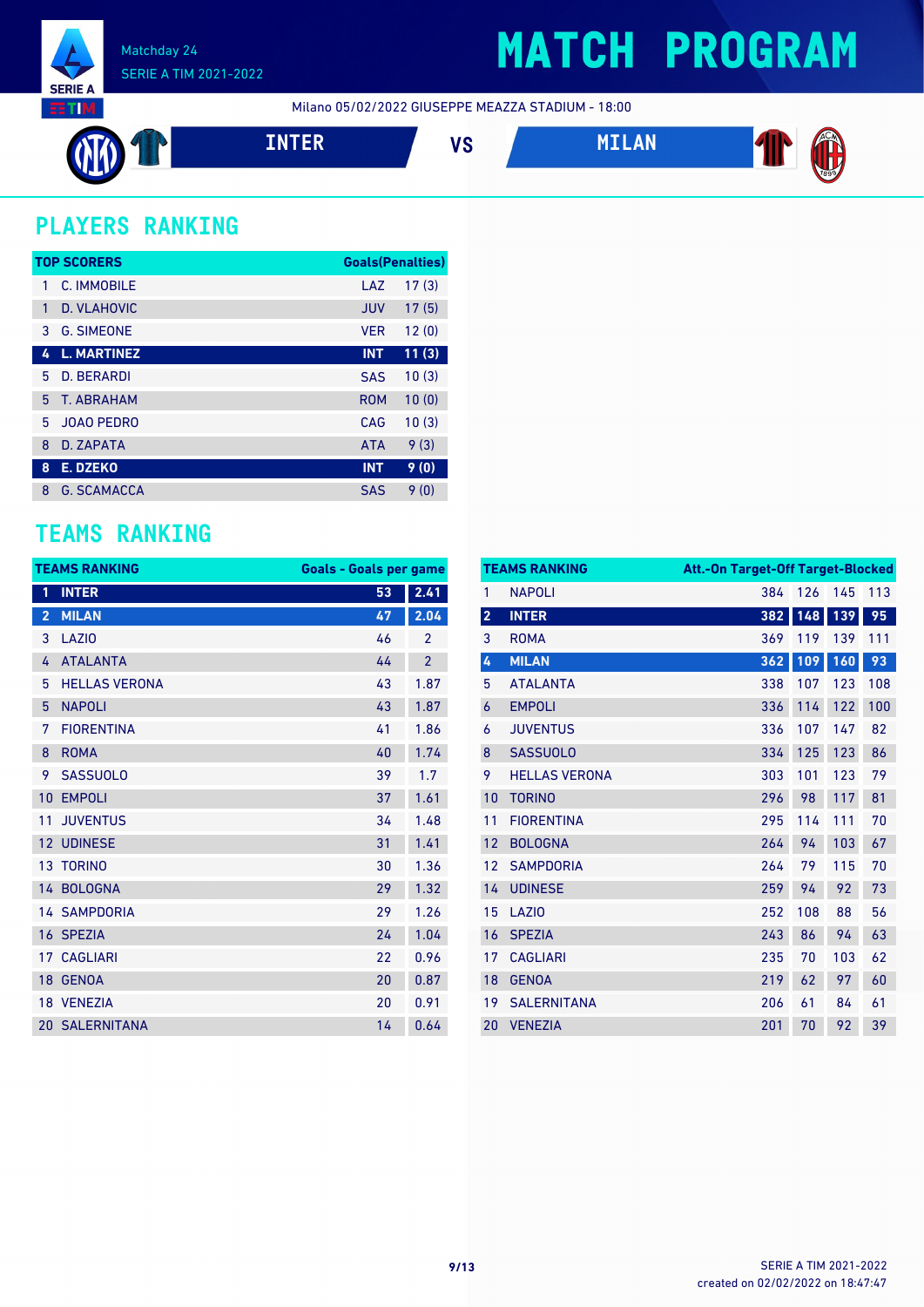

## **MATCH PROGRAM**

Milano 05/02/2022 GIUSEPPE MEAZZA STADIUM - 18:00







**TEAMS RANKING Passes completed - % \*** NAPOLI 516 88 LAZIO 497.52 87 **INTER 469 87** 4 FIORENTINA 440.45 86 SASSUOLO 434.3 85 JUVENTUS 431.74 85



| <b>TEAMS RANKING</b>   |    | <b>Assists - Avg</b> |
|------------------------|----|----------------------|
| 1 INTER                | 34 | 1.55                 |
| 1 LAZIO                | 34 | 1.48                 |
| <b>3 ATALANTA</b>      | 30 | 1.36                 |
| <b>4 HELLAS VERONA</b> | 28 | 1.22                 |
| <b>5 NAPOLI</b>        | 26 | 1.13                 |
| 6 ROMA                 | 24 | 1.04                 |
| 7 BOLOGNA              | 23 | 1.05                 |
| <b>7 MILAN</b>         | 23 | 1.00                 |
| <b>9 FIORENTINA</b>    | 22 | 1.00                 |
| 9 SASSUOLO             | 22 | 0.96                 |
| <b>11 TORINO</b>       | 20 | 0.91                 |
| <b>12 JUVENTUS</b>     | 19 | 0.83                 |
| <b>12 SAMPDORIA</b>    | 19 | 0.83                 |
| <b>14 EMPOLI</b>       | 18 | 0.78                 |
| <b>15 UDINESE</b>      | 17 | 0.77                 |
| <b>16 GENOA</b>        | 15 | 0.65                 |
| <b>16 SPEZIA</b>       | 15 | 0.65                 |
| <b>18 CAGLIARI</b>     | 14 | 0.61                 |
| <b>18 VENEZIA</b>      | 14 | 0.64                 |
| <b>20 SALERNITANA</b>  | 8  | 0.36                 |

| 1.05    | 7              | <b>ATALANTA</b>                         | 417.14 | 82                 |
|---------|----------------|-----------------------------------------|--------|--------------------|
| 1.00    | 8              | <b>MILAN</b>                            | 411.74 | 85                 |
| 1.00    | 9              | <b>ROMA</b>                             | 372.26 | 84                 |
| 0.96    | 10             | <b>BOLOGNA</b>                          | 361.14 | 81                 |
| 0.91    | 11             | <b>TORINO</b>                           | 342.09 | 79                 |
| 0.83    |                | <b>HELLAS VERONA</b><br>12 <sup>7</sup> | 329.96 | 78                 |
| 0.83    |                | 13 EMPOLI                               | 323.96 | 80                 |
| 0.78    |                | 14 SPEZIA                               | 307.13 | 78                 |
| 0.77    |                | 15 VENEZIA                              | 298.45 | 80                 |
| 0.65    |                | <b>16 SAMPDORIA</b>                     | 295.48 | 76                 |
| 0.65    |                | <b>GENOA</b><br>17 <sup>1</sup>         | 294.13 | 77                 |
| 0.61    |                | <b>18 UDINESE</b>                       | 287.29 | 79                 |
| 0.64    |                | <b>CAGLIARI</b><br>19                   | 285.35 | 77                 |
| 0.36    |                | <b>20 SALERNITANA</b>                   | 245.95 | 75                 |
|         |                | *Average Values                         |        |                    |
| Passes* |                | <b>TEAMS RANKING</b>                    |        | <b>Recoveries*</b> |
| 11.78   | 1              | <b>HELLAS VERONA</b>                    |        | 61.13              |
| 11.23   | $\overline{2}$ | <b>ATALANTA</b>                         |        | 59                 |
| 10.86   | 3              | <b>TORINO</b>                           |        | 57.32              |
| 10.7    | 4              | <b>SAMPDORIA</b>                        |        | 54.57              |

|                 | <b>TEAMS RANKING</b>       | <b>Key Passes*</b> |
|-----------------|----------------------------|--------------------|
| $\mathbf{1}$    | <b>NAPOLI</b>              | 11.78              |
| $\overline{2}$  | <b>INTER</b>               | 11.23              |
| 3               | <b>ATALANTA</b>            | 10.86              |
| 4               | <b>ROMA</b>                | 10.7               |
| 5               | <b>MILAN</b>               | 10.09              |
| 6               | <b>JUVENTUS</b>            | 9.61               |
| 7               | <b>SASSUOLO</b>            | 9.57               |
| 8               | <b>EMPOLI</b>              | 9.35               |
| 9               | <b>TORINO</b>              | 9.32               |
| $10-1$          | <b>FIORENTINA</b>          | 9.23               |
| 11 <sup>1</sup> | <b>UDINESE</b>             | 8.52               |
|                 | <b>12 HELLAS VERONA</b>    | 8.35               |
|                 | 13 BOLOGNA                 | 8.18               |
|                 | <b>14 SAMPDORIA</b>        | 7.7                |
|                 | 15 SPEZIA                  | 7.26               |
|                 | <b>16 CAGLIARI</b>         | 6.87               |
| <b>16 LAZIO</b> |                            | 6.87               |
|                 | <b>18 SALERNITANA</b>      | 6.71               |
|                 | 19 VENEZIA                 | 6.14               |
|                 | 20 GENOA                   | 5.78               |
|                 | * Valori medi per partita. |                    |

| $\overline{2}$   | <b>ATALANTA</b>            | 59    |
|------------------|----------------------------|-------|
| 3                | <b>TORINO</b>              | 57.32 |
| $\overline{4}$   | <b>SAMPDORIA</b>           | 54.57 |
| 5                | <b>JUVENTUS</b>            | 54    |
| $\boldsymbol{6}$ | <b>MILAN</b>               | 53.83 |
| 7                | <b>GENOA</b>               | 52.43 |
| 8                | <b>SPEZIA</b>              | 51.3  |
| 9                | LAZI <sub>0</sub>          | 50.22 |
| 10               | <b>EMPOLI</b>              | 50.17 |
| 11               | <b>FIORENTINA</b>          | 49.86 |
|                  | 12 UDINESE                 | 49.62 |
|                  | <b>13 INTER</b>            | 49.36 |
|                  | 14 VENEZIA                 | 49.18 |
|                  | <b>15 NAPOLI</b>           | 49.09 |
| 16               | <b>BOLOGNA</b>             | 48.91 |
| 17 <sup>2</sup>  | <b>ROMA</b>                | 48.7  |
|                  | 18 SASSUOLO                | 48.48 |
|                  | <b>19 CAGLIARI</b>         | 47.26 |
|                  | <b>20 SALERNITANA</b>      | 46.29 |
|                  | * Valori medi per partita. |       |

created on 02/02/2022 on 18:47:47 **10/13** SERIE A TIM 2021-2022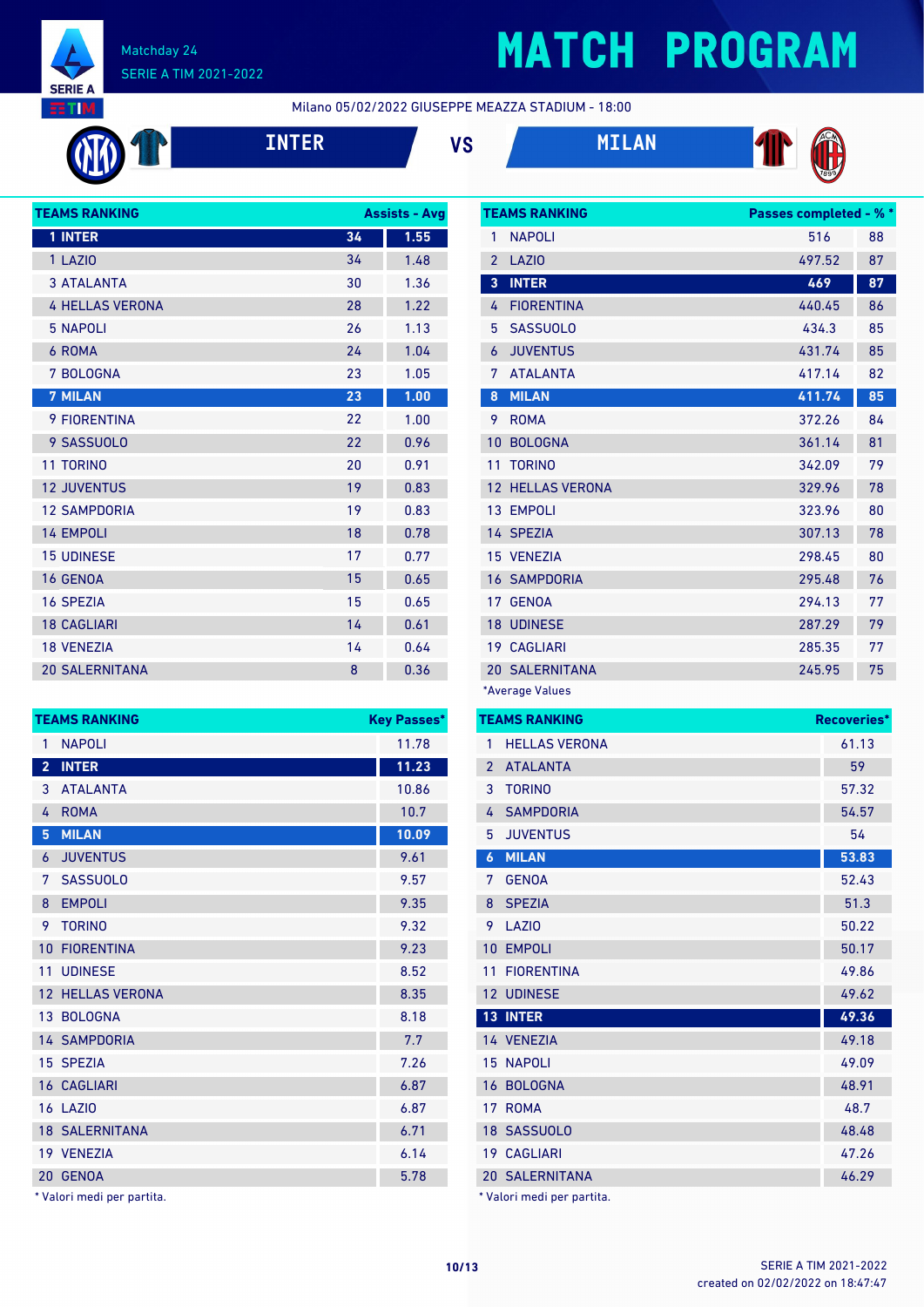

COLO

#### Matchday 24 SERIE A TIM 2021-2022

# **MATCH PROGRAM**

Milano 05/02/2022 GIUSEPPE MEAZZA STADIUM - 18:00

| <b>INTI</b> |  |  |
|-------------|--|--|
|             |  |  |







| 1              | <b>TEAMS RANKING</b>    | <b>Tot. Saves - Average</b> |      |
|----------------|-------------------------|-----------------------------|------|
|                | <b>VENEZIA</b>          | 95                          | 4.32 |
| $\overline{2}$ | <b>EMPOLI</b>           | 92                          | 4    |
| 3              | <b>SPEZIA</b>           | 87                          | 3.78 |
| 4              | <b>SALERNITANA</b>      | 85                          | 4.05 |
| 5              | <b>GENOA</b>            | 80                          | 3.48 |
| 6              | <b>SAMPDORIA</b>        | 75                          | 3.26 |
| 7              | <b>BOLOGNA</b>          | 74                          | 3.36 |
| 8              | <b>CAGLIARI</b>         | 73                          | 3.17 |
| 9              | <b>INTER</b>            | 62                          | 2.82 |
| 10             | <b>MILAN</b>            | 61                          | 2.65 |
| 11             | <b>ROMA</b>             | 60                          | 2.61 |
| 12             | <b>NAPOLI</b>           | 58                          |      |
|                |                         |                             | 2.52 |
|                | <b>13 HELLAS VERONA</b> | 53                          | 2.3  |
|                | <b>14 UDINESE</b>       | 51                          | 2.43 |
| 15             | <b>SASSUOLO</b>         | 51                          | 2.22 |
| 16             | <b>JUVENTUS</b>         | 50                          | 2.17 |
| 17             | <b>FIORENTINA</b>       | 50                          | 2.27 |
|                | 18 LAZIO                | 48                          | 2.09 |
| 19             | <b>ATALANTA</b>         | 47                          | 2.14 |

|                | <b>TEAMS RANKING</b>  | AVG (Km) |
|----------------|-----------------------|----------|
| 1              | LAZI <sub>0</sub>     | 113.141  |
| $\overline{2}$ | <b>INTER</b>          | 110.609  |
| 3              | <b>VENEZIA</b>        | 109.951  |
| 4              | <b>ATALANTA</b>       | 109.57   |
| 5              | <b>HELLAS VERONA</b>  | 108.954  |
| $\overline{6}$ | <b>GENOA</b>          | 108.504  |
| 7              | <b>JUVENTUS</b>       | 108.466  |
| 8              | <b>EMPOLI</b>         | 108.406  |
| 9              | <b>FIORENTINA</b>     | 106.685  |
| 10             | <b>CAGLIARI</b>       | 106.494  |
| 11             | <b>NAPOLI</b>         | 106.458  |
|                | 12 SPEZIA             | 106.317  |
| 13             | <b>MILAN</b>          | 106.08   |
|                | 14 TORINO             | 105.852  |
|                | <b>15 SALERNITANA</b> | 105.514  |
|                | <b>16 SAMPDORIA</b>   | 105.483  |
|                | <b>17 UDINESE</b>     | 104.847  |
|                | 18 SASSUOLO           | 104.783  |
| 19             | <b>BOLOGNA</b>        | 104.771  |
| 20             | <b>ROMA</b>           | 103.943  |

| <b>TEAMS RANKING</b> |                       | <b>Tot. Final Third Passes - Avg.</b> |        |  |
|----------------------|-----------------------|---------------------------------------|--------|--|
| 1                    | <b>NAPOLI</b>         | 2982                                  | 129.65 |  |
| $\mathcal{P}$        | <b>ATALANTA</b>       | 2533                                  | 115.14 |  |
| 3                    | <b>INTER</b>          | 2377                                  | 108.05 |  |
| 4                    | LAZI <sub>0</sub>     | 2302                                  | 100.09 |  |
| 5                    | <b>MILAN</b>          | 2210                                  | 96.09  |  |
| 6                    | <b>JUVENTUS</b>       | 2096                                  | 91.13  |  |
| 7                    | <b>TORINO</b>         | 2047                                  | 93.05  |  |
| 8                    | <b>HELLAS VERONA</b>  | 2045                                  | 88.91  |  |
| 9                    | <b>FIORENTINA</b>     | 1963                                  | 89.23  |  |
| 10                   | <b>EMPOLI</b>         | 1925                                  | 83.7   |  |
| 11                   | <b>SASSUOLO</b>       | 1924                                  | 83.65  |  |
| 12                   | <b>ROMA</b>           | 1837                                  | 79.87  |  |
|                      | 13 BOLOGNA            | 1738                                  | 79     |  |
|                      | <b>14 SAMPDORIA</b>   | 1544                                  | 67.13  |  |
|                      | 15 SPEZIA             | 1524                                  | 66.26  |  |
|                      | <b>16 CAGLIARI</b>    | 1313                                  | 57.09  |  |
|                      | <b>16 UDINESE</b>     | 1313                                  | 62.52  |  |
|                      | 18 GENOA              | 1213                                  | 52.74  |  |
|                      | <b>19 SALERNITANA</b> | 1201                                  | 57.19  |  |
|                      | 20 VENEZIA            | 1112                                  | 50.55  |  |

|                 | <b>TEAMS RANKING</b> | <b>Tot. Dribbling - Average</b> |       |
|-----------------|----------------------|---------------------------------|-------|
| 1               | <b>MILAN</b>         | 274                             | 11.91 |
| $\overline{2}$  | <b>SASSUOLO</b>      | 238                             | 10.35 |
| 3               | <b>JUVENTUS</b>      | 237                             | 10.3  |
| 4               | <b>NAPOLI</b>        | 225                             | 9.78  |
| 5               | <b>ATALANTA</b>      | 205                             | 9.32  |
| 6               | <b>LAZIO</b>         | 204                             | 8.87  |
| 7               | <b>GENOA</b>         | 194                             | 8.43  |
| 8               | <b>UDINESE</b>       | 193                             | 9.19  |
| 9               | <b>VENEZIA</b>       | 192                             | 8.73  |
| 10              | <b>HELLAS VERONA</b> | 191                             | 8.3   |
| 10              | <b>SPEZIA</b>        | 191                             | 8.3   |
| 12              | <b>TORINO</b>        | 190                             | 8.64  |
| 13              | <b>EMPOLI</b>        | 188                             | 8.17  |
| 13              | <b>ROMA</b>          | 188                             | 8.17  |
| 15              | <b>BOLOGNA</b>       | 177                             | 8.05  |
| 16              | <b>FIORENTINA</b>    | 168                             | 7.64  |
| 17 <sup>2</sup> | <b>INTER</b>         | 156                             | 7.09  |
|                 | <b>18 CAGLIARI</b>   | 150                             | 6.52  |
| 19              | <b>SALERNITANA</b>   | 139                             | 6.62  |
|                 | <b>20 SAMPDORIA</b>  | 128                             | 5.57  |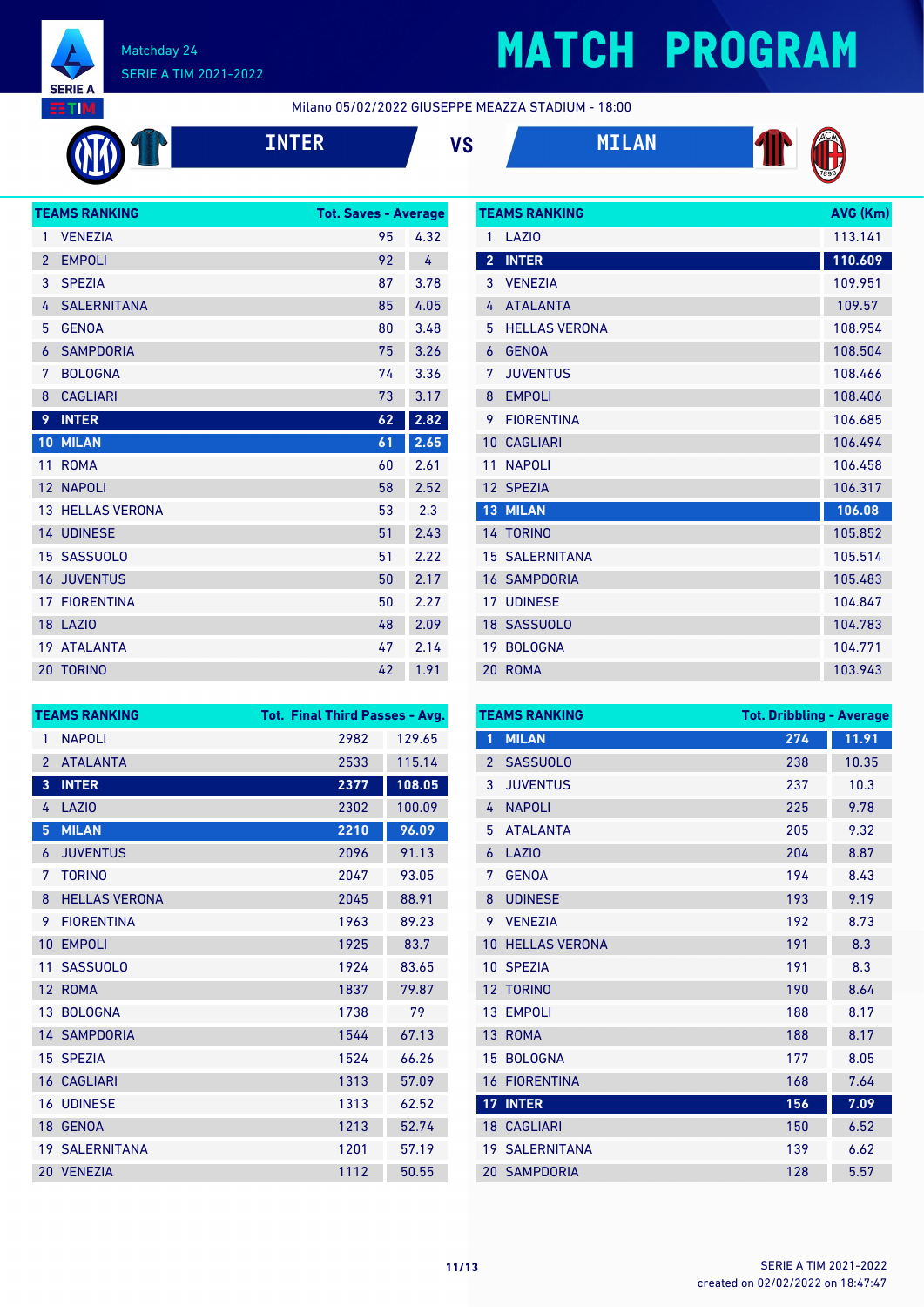

# **MATCH PROGRAM**

Milano 05/02/2022 GIUSEPPE MEAZZA STADIUM - 18:00



**INTER VS MILAN**







| <b>RANKING SQUADRE</b> |                       |                | <b>Penalties - Against</b> |
|------------------------|-----------------------|----------------|----------------------------|
| 1                      | <b>NAPOLI</b>         | 9              | 1                          |
| $\overline{2}$         | <b>INTER</b>          | 9              | 3                          |
| 3                      | <b>FIORENTINA</b>     | 8              | 4                          |
| 4                      | <b>MILAN</b>          | 8              | 5                          |
| 5                      | <b>HELLAS VERONA</b>  | 6              | 3                          |
| 6                      | <b>EMPOLI</b>         | 6              | 6                          |
| 7                      | <b>JUVENTUS</b>       | 5              | 3                          |
| 8                      | <b>GENOA</b>          | 5              | 4                          |
| 9                      | <b>LAZIO</b>          | 5              | 6                          |
| 10 <sup>°</sup>        | <b>ATALANTA</b>       | 4              | 3                          |
| 11                     | <b>ROMA</b>           | 4              | 4                          |
|                        | 12 BOLOGNA            | 4              | 6                          |
|                        | <b>13 CAGLIARI</b>    | 4              | 7                          |
|                        | 14 SASSUOLO           | 3              | 5                          |
|                        | <b>15 SALERNITANA</b> | $\overline{2}$ | 4                          |
|                        | 16 VENEZIA            | $\overline{2}$ | 6                          |
|                        | <b>17 SAMPDORIA</b>   | 1              | 1                          |
|                        | <b>18 UDINESE</b>     | $\mathbf{1}$   | 3                          |
|                        | 19 TORINO             | 0              | 4                          |
|                        | 20 SPEZIA             | $\overline{0}$ | 8                          |
|                        |                       |                |                            |

| <b>RANKING SQUADRE</b> |                       |                | <b>Bench goals - Avg</b> |
|------------------------|-----------------------|----------------|--------------------------|
| 1                      | <b>INTER</b>          | 9              | 1.28                     |
| $\overline{2}$         | <b>ATALANTA</b>       | 7              | 1.00                     |
| 3                      | <b>GENOA</b>          | 6              | 1.20                     |
| 3                      | <b>SASSUOLO</b>       | 6              | 1.50                     |
| 3                      | <b>TORINO</b>         | 6              | 1.00                     |
| 3                      | <b>UDINESE</b>        | 6              | 1.00                     |
| 7                      | <b>EMPOLI</b>         | 5              | 1.00                     |
| 7                      | <b>JUVENTUS</b>       | 5              | 1.00                     |
| 7                      | <b>NAPOLI</b>         | 5              | 1.00                     |
| 7                      | <b>ROMA</b>           | 5              | 1.25                     |
| 11                     | <b>BOLOGNA</b>        | 4              | 1.00                     |
| 11                     | <b>FIORENTINA</b>     | 4              | 1.00                     |
| 11                     | <b>MILAN</b>          | 4              | 1.00                     |
| 11                     | <b>SPEZIA</b>         | 4              | 1.00                     |
| 11                     | <b>VENEZIA</b>        | 4              | 1.00                     |
| 16                     | LAZI <sub>0</sub>     | 3              | 1.00                     |
| 17 <sup>7</sup>        | <b>CAGLIARI</b>       | $\overline{2}$ | 1.00                     |
| 17                     | <b>HELLAS VERONA</b>  | $\overline{2}$ | 1.00                     |
|                        | <b>17 SALERNITANA</b> | $\overline{2}$ | 1.00                     |
|                        | <b>20 SAMPDORIA</b>   | $\mathbf{1}$   | 1.00                     |